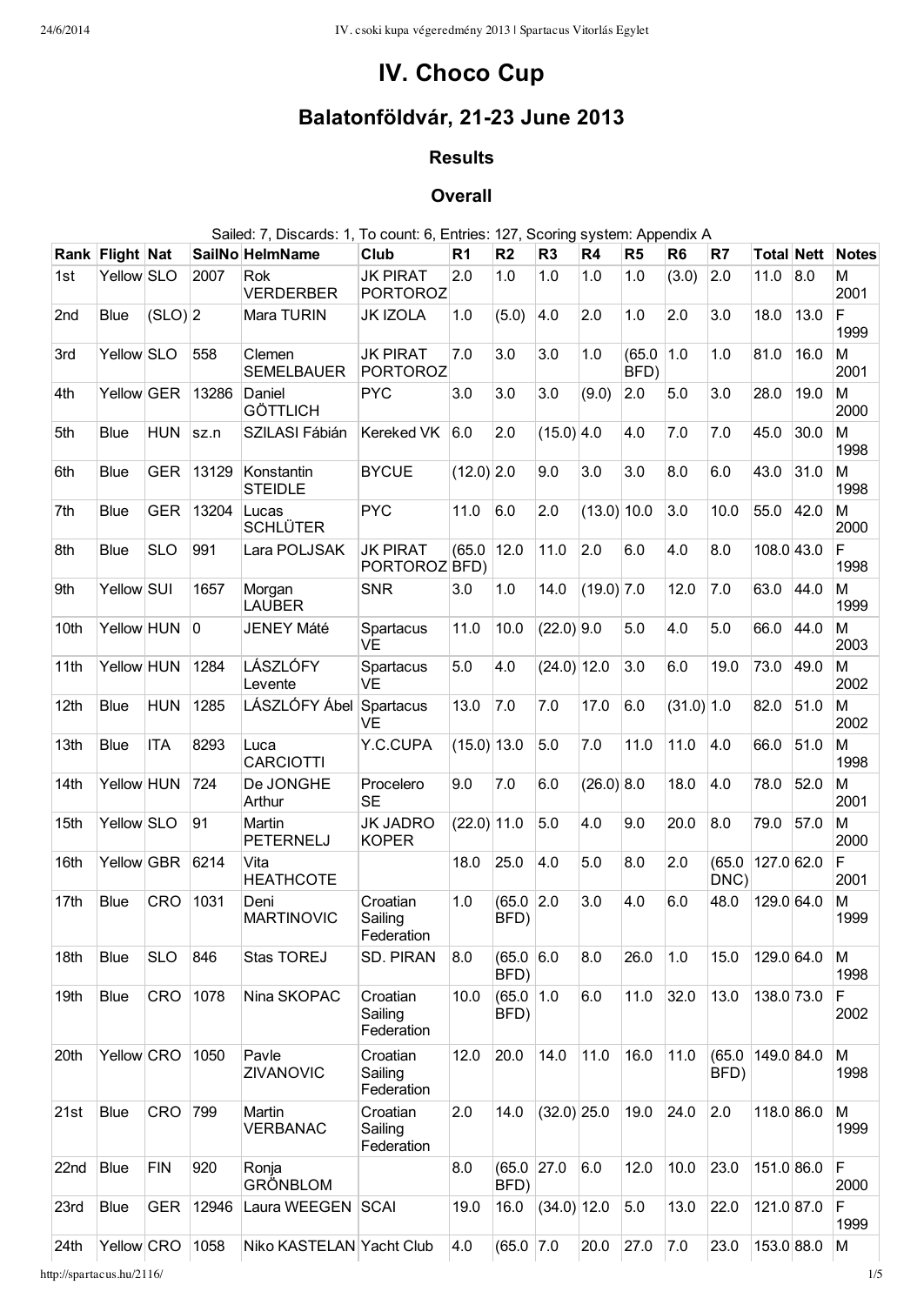24/6/2014 IV. csoki kupa végeredmény 2013 | Spartacus Vitorlás Egylet

|      |             |            |       |                              | 'Zagreb'                          |                | BFD)           |               |      |                      |               |                        |            |               |           |
|------|-------------|------------|-------|------------------------------|-----------------------------------|----------------|----------------|---------------|------|----------------------|---------------|------------------------|------------|---------------|-----------|
| 25th | Yellow UKR  |            | 1     | Kateryna<br><b>GUMENKO</b>   | Transburker<br>Team               | 4.0            | 12.0           | 17.0          | 16.0 | (65.0)<br>BFD)       | 35.0          | 6.0                    | 155.0 90.0 |               | F<br>1998 |
| 26th | Yellow HUN  |            | 514   | <b>VEENSTRA</b><br>Csenge    | BS-Fűzfő                          | 14.0           | 24.0           | 15.0          | 25.0 | 2.0                  | 16.0          | $(30.0)$ 126.0 96.0    |            |               | F<br>1999 |
| 27th | <b>Blue</b> | <b>SLO</b> | 180   | Veronika<br><b>PIRJEVEC</b>  | <b>JK PIRAT</b>                   | 23.0           | (65.0)<br>BFD) | 10.0          | 13.0 | 16.0                 | 15.0          | 20.0                   | 162.0 97.0 |               | F<br>1999 |
| 28th | Yellow HUN  |            | 1280  | ERŐSS Loránd                 | Spartacus<br>VE                   | (65.0)<br>BFD) | 6.0            | 13.0          | 21.0 | 9.0                  | 32.0          | 17.0                   | 163.0 98.0 |               | M<br>2000 |
| 29th | <b>Blue</b> | <b>HUN</b> | 516   | <b>WOLF Szabolcs</b>         | BS-Fűzfő                          | 23.0           | 9.0            | 16.0          | 17.0 | 13.0                 | 20.0          | $(47.0)$ 145.0 98.0    |            |               | M<br>1998 |
| 30th | Yellow GER  |            | 13206 | Luca<br><b>HUSCHMANN</b>     | <b>PYC</b>                        | 26.0           | 8.0            | 11.0          | 23.0 | (65.0)<br>BFD)       | 23.0          | 11.0                   |            | 167.0 102.0 M | 1999      |
| 31st | Yellow NZL  |            | 4498  | Sam BACON                    | <b>WORSER</b><br><b>BAY YC</b>    | 25.0           | 19.0           | 17.0          | 15.0 | 14.0                 | $(41.0)$ 14.0 |                        |            | 145.0 104.0 M | 2001      |
| 32nd | Yellow FIN  |            | 972   | Alexander<br><b>GRÖNBLOM</b> |                                   | 5.0            | 26.0           | 32.0          | 15.0 | 10.0                 | 21.0          | $(40.0)$ 149.0 109.0 M |            |               | 1998      |
| 33rd | <b>Blue</b> | <b>UKR</b> | 99    | Valerija<br>VOROVA           | Port Yzhny                        | $(29.0)$ 10.0  |                | 10.0          | 19.0 | 29.0                 | 19.0          | 26.0                   |            | 142.0 113.0 F | 1999      |
| 34th | <b>Blue</b> | SUI        | 1680  | Manuel HERBST SCC            |                                   | 10.0           | (65.0)<br>BFD) | 26.0          | 18.0 | 17.0                 | 18.0          | 24.0                   |            | 178.0 113.0 M | 2000      |
| 35th | <b>Blue</b> | <b>HUN</b> | 909   | HÉJJA Marcell                | Spartacus<br><b>VE</b>            | 15.0           | 4.0            | 22.0          | 33.0 | 15.0                 | $(38.0)$ 27.0 |                        |            | 154.0 116.0 M | 2001      |
| 36th | <b>Blue</b> | <b>SLO</b> | 711   | Tjasa<br>MILIVOJEVIC         | <b>JK JADRO</b><br><b>KOPER</b>   | 17.0           | (65.0)<br>BFD) | 12.0          | 37.0 | 13.0                 | 23.0          | 17.0                   |            | 184.0 119.0 F | 2000      |
| 37th | <b>Blue</b> | <b>HUN</b> | 376   | NYÁRI Dániel                 | <b>YKA</b>                        | 21.0           | 28.0           | $(36.0)$ 34.0 |      | 18.0                 | 14.0          | 5.0                    |            | 156.0 120.0 M | 2001      |
| 38th | Yellow HUN  |            | 375   | <b>BIHARY Ádám</b>           | <b>YKA</b>                        | 19.0           | 11.0           | $(45.0)$ 35.0 |      | 14.0                 | 10.0          | 31.0                   |            | 165.0 120.0 M | 2001      |
| 39th | Yellow ROU  |            | 899   | Ebru BOLAT                   | <b>YC REGAL</b><br><b>ROMAN</b>   | 7.0            | (65.0)<br>BFD) | 8.0           | 11.0 | 65.0<br><b>BFD</b>   | 14.0          | 20.0                   |            | 190.0 125.0 F | 1999      |
| 40th | Yellow HUN  |            | 79    | FUTÓ Marcell                 | Spartacus<br><b>VE</b>            | 16.0           | (65.0)<br>BFD) | 40.0          | 16.0 | 7.0                  | 25.0          | 21.0                   |            | 190.0 125.0 M | 1999      |
| 41st | <b>Blue</b> | <b>NZL</b> | 4366  | Craig KEENAN                 | Kohi YC                           | 28.0           | 25.0           | 24.0          | 14.0 | 22.0                 | $(36.0)$ 12.0 |                        |            | 161.0 125.0 M | 2000      |
| 42nd | <b>Blue</b> | <b>CRO</b> | 1030  | Ivan VLAHINIC                | Croatian<br>Sailing<br>Federation | 9.0            | 33.0           | 16.0          | 38.0 | (65.0   12.0<br>BFD) |               | 18.0                   |            | 191.0 126.0 M | 1998      |
| 43rd | Yellow ITA  |            | 8292  | Giorgia SINIGOI              | Y.C.CUPA                          | 17.0           | (65.0)<br>BFD) | 33.0          | 30.0 | 21.0                 | 15.0          | 15.0                   |            | 196.0 131.0 F | 2001      |
| 44th | <b>Blue</b> | <b>HUN</b> | 72    | <b>ARGAY Balázs</b>          | Spartacus<br><b>VE</b>            | 20.0           | 16.0           | $(43.0)$ 36.0 |      | 25.0                 | 9.0           | 30.0                   |            | 179.0 136.0 M | 2001      |
| 45th | <b>Blue</b> | <b>HUN</b> | 708   | <b>NAGY Bernát</b>           | Kereked VK                        | 24.0           | 31.0           | $(44.0)$ 31.0 |      | 21.0                 | 21.0          | 9.0                    |            | 181.0 137.0 M | 2000      |
| 46th | <b>Blue</b> | SUI        | 1582  | Jann<br><b>SCHUEPBACH</b>    | <b>RCO</b>                        | 22.0           | (65.0)<br>BFD) | 19.0          | 24.0 | 33.0                 | 5.0           | 37.0                   |            | 205.0 140.0 M | 2000      |
| 47th | Yellow HUN  |            | 373   | ifj. MAJTHÉNYI<br>Zsombor    | <b>YKA</b>                        | 37.0           | (65.0)<br>BFD) | 12.0          | 23.0 | 24.0                 | 13.0          | 32.0                   |            | 206.0 141.0 M | 2001      |
| 48th | Yellow CRO  |            | 1011  | Karla SAVAR                  | Croatian<br>Sailing<br>Federation | 40.0           | 14.0           | 19.0          | 22.0 | (65.0   22.0<br>BFD) |               | 24.0                   |            | 206.0 141.0 F | 1999      |
| 49th | Yellow FIN  |            | 951   | Alexandra<br><b>DAHLBERG</b> |                                   | 6.0            | 34.0           | 28.0          | 31.0 | 36.0                 | 8.0           | $(43.0)$ 186.0 143.0 F |            |               | 1999      |
| 50th | Yellow GER  |            | 13311 | Julia<br>BÜSSELBERG          | <b>VSAW</b>                       | 18.0           | 5.0            | 39.0          | 35.0 | 37.0                 | $(48.0)$ 10.0 |                        |            | 192.0 144.0 F | 2000      |
| 51st | Yellow CRO  |            | 1075  | Jana JELCIC                  | Croatian<br>Sailing<br>Federation | 31.0           | 15.0           | $(37.0)$ 27.0 |      | 23.0                 | 24.0          | 26.0                   |            | 183.0 146.0 F | 2000      |
| 52nd | Yellow FIN  |            | 930   | Edvin<br><b>THERMAN</b>      |                                   | 16.0           | (65.0)<br>BFD) | 44.0          | 28.0 | 17.0                 | 30.0          | 12.0                   |            | 212.0 147.0 M | 1999      |
| 53rd | <b>Blue</b> | CZE        | 422   | Michal KOSTYR YC Cere        |                                   | 27.0           | 21.0           | $(35.0)$ 27.0 |      | 20.0                 | 35.0          | 19.0                   |            | 184.0 149.0 M |           |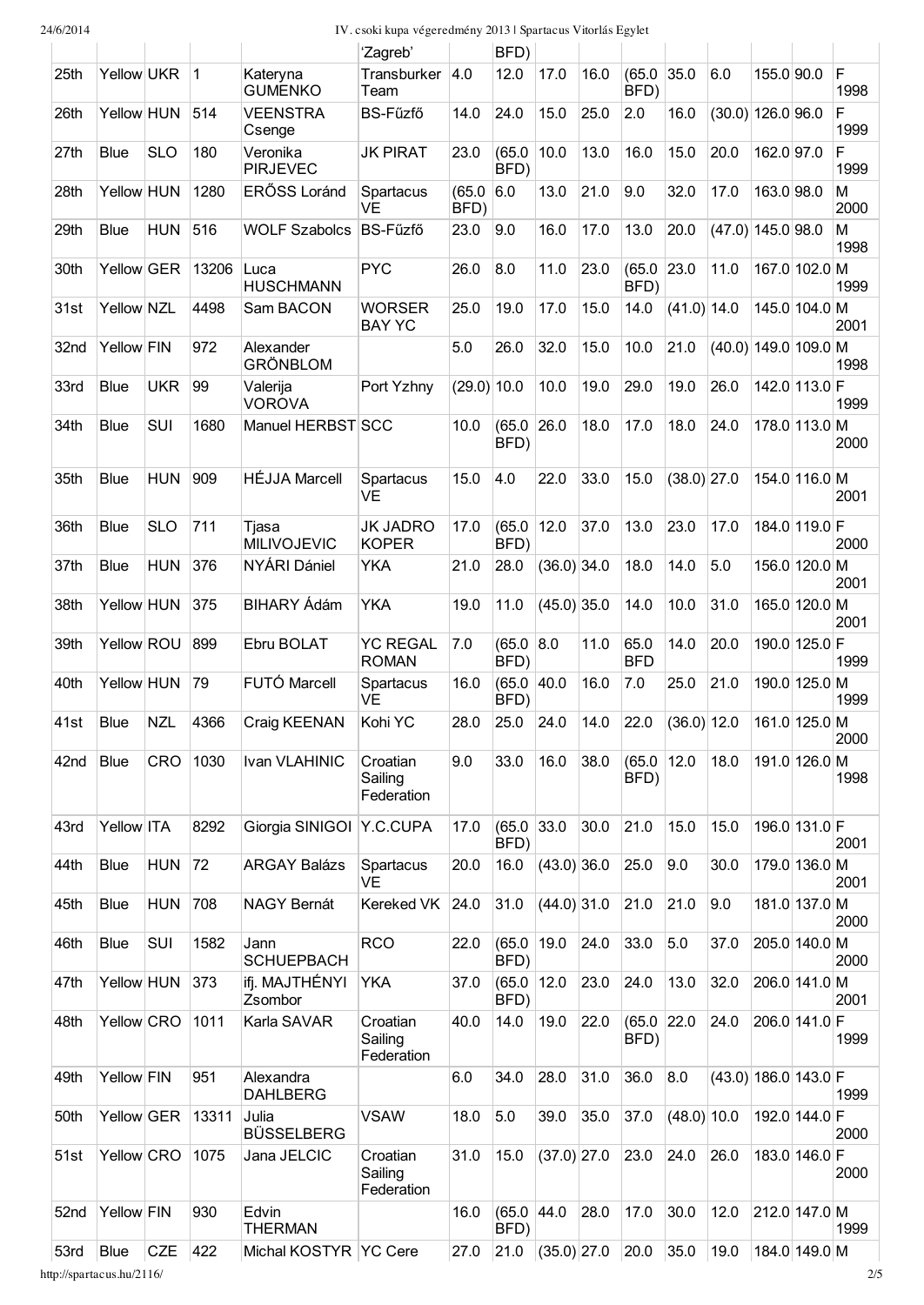#### 24/6/2014 IV. csoki kupa végeredmény 2013 | Spartacus Vitorlás Egylet

|      |             |            |       |                               | Praha                             |                          |                      |               |               |                      |               |                        |                        |               | 2001 |
|------|-------------|------------|-------|-------------------------------|-----------------------------------|--------------------------|----------------------|---------------|---------------|----------------------|---------------|------------------------|------------------------|---------------|------|
| 54th | <b>Blue</b> | <b>UKR</b> | 21    | Bogdan<br><b>GARKUSHA</b>     | New Wind                          | 20.0                     | 17.0                 | $(50.0)$ 14.0 |               | 30.0                 | 27.0          | 42.0                   |                        | 200.0 150.0 M | 2000 |
| 55th | Yellow HUN  |            | 46    | <b>KOCSIS Bálint</b>          | Spartacus<br>VE                   | $(36.0)$ 29.0            |                      | 23.0          | 34.0          | 22.0                 | 17.0          | 25.0                   |                        | 186.0 150.0 M | 2001 |
| 56th | Yellow GBR  |            | 6156  | Jenny<br><b>CROPLEY</b>       |                                   | 33.0                     | 17.0                 | 23.0          | 18.0          | 32.0                 | 28.0          | (65.0)<br>DNC)         |                        | 216.0 151.0 F | 1998 |
| 57th | Yellow UKR  |            | 23    | Marina TARAN                  | Royal Pier                        | 38.0                     | 8.0                  | 39.0          | $(40.0)$ 23.0 |                      | 29.0          | 16.0                   |                        | 193.0 153.0 F | 1998 |
| 58th | <b>Blue</b> | <b>HUN</b> | 370   | <b>VIDA Péter</b>             | <b>YKA</b>                        | 26.0                     | (65.0   8.0)<br>BFD) |               | 42.0          | 28.0                 | 28.0          | 21.0                   |                        | 218.0 153.0 M | 2000 |
| 59th | Yellow GBR  |            | 6086  | lago DAVIES                   |                                   | 24.0                     | 31.0                 | 18.0          | 24.0          | 15.0                 | 43.0          | (65.0)<br>DNC)         | 220.0 155.0 M          |               | 1999 |
| 60th | <b>Blue</b> | SUI        | 1394  | Rol GUILLAUME SNG             |                                   | 32.0                     | 30.0                 | 35.0          | 10.0          | 20.0                 | 29.0          |                        | $(44.0)$ 200.0 156.0 M |               | 1998 |
| 61st | <b>Blue</b> | <b>HUN</b> | 1111  | <b>TÓTH Levente</b>           | BS-Fűzfő                          | 21.0                     | 23.0                 | 28.0          | 21.0          | 24.0                 | 41.0          | $(46.0)$ 204.0 158.0 M |                        |               | 1998 |
| 62nd | Blue        | <b>HUN</b> | 7     | <b>CSÉBFALVI</b><br>András    | Kereked VK                        | 32.0                     | 20.0                 | 36.0          | (52.0) 18.0   |                      | 40.0          | 14.0                   |                        | 212.0 160.0 M | 1999 |
| 63rd | Yellow HUN  |            | 707   | <b>MARÓTY</b><br>Mátyás       | BS-Fűzfő                          | $(49.0)$ 32.0            |                      | 31.0          | 10.0          | 12.0                 | 37.0          | 44.0                   |                        | 215.0 166.0 M | 2000 |
| 64th | <b>Blue</b> | <b>HUN</b> | 70    | PAVLIK András                 | Spartacus<br><b>VE</b>            | 38.0                     | 18.0                 | 46.0          | 22.0          | $(49.0)$ 26.0        |               | 16.0                   |                        | 215.0 166.0 M | 2001 |
| 65th | <b>Blue</b> | <b>GBR</b> | 6146  | Jemma VINEY                   |                                   | 13.0                     | 27.0                 | 27.0          | 32.0          | 25.0                 | 45.0          | (65.0)<br>DNC)         | 234.0 169.0 F          |               | 1998 |
| 66th | <b>Blue</b> | <b>UKR</b> | 202   | Yehor SAMARIN Dnepr           |                                   | 34.0                     | (65.0   25.0<br>BFD) |               | 7.0           | 65.0<br><b>BFD</b>   | 17.0          | 25.0                   |                        | 238.0 173.0 M | 2000 |
| 67th | Yellow HUN  |            | 702   | <b>BADAR Bence</b>            | Kereked VK                        | 35.0                     | 13.0                 | $(41.0)$ 36.0 |               | 35.0                 | 27.0          | 27.0                   |                        | 214.0 173.0 M | 2000 |
| 68th | <b>Blue</b> | <b>FIN</b> | 668   | Sirre KRONLÖF                 |                                   | 31.0                     | (65.0)<br>BFD)       | 34.0          | 5.0           | 65.0<br><b>BFD</b>   | 30.0          | 11.0                   |                        | 241.0 176.0 F | 1998 |
| 69th | Yellow CAN  |            | 1547  | Max DAVIAU                    | <b>FBYC</b>                       | 29.0                     | 32.0                 | $(46.0)$ 29.0 |               | 34.0                 | 39.0          | 13.0                   |                        | 222.0 176.0 M | 2000 |
| 70th | Yellow ITA  |            | 7707  | Nina<br><b>BENEDETTI</b>      | Y.C.CUPA                          | 36.0                     | 15.0                 | 20.0          | 45.0          | 33.0                 | $(47.0)$ 29.0 |                        |                        | 225.0 178.0 F | 2001 |
| 71st | <b>Blue</b> | <b>SRB</b> | 201   | Ivona KOSOR                   | Jedrilicarski<br>Savez<br>Serbije | 33.0                     | 22.0                 | 18.0          | 41.0          | $(42.0)$ 37.0        |               | 31.0                   |                        | 224.0 182.0 F | 1998 |
| 72nd | Yellow GER  |            | 12954 | Sophie v.<br><b>WALDOW</b>    | <b>PYC</b>                        | 30.0                     | (65.0   21.0<br>BFD) |               | 20.0          | 65.0<br><b>BFD</b>   | 38.0          | 9.0                    |                        | 248.0 183.0 F | 1998 |
| 73rd | Yellow UKR  |            | 89    | Ivan<br><b>KASHYTSYN</b>      | Port Yzhny                        | 30.0                     | 24.0                 | 45.0          | 43.0          | $(50.0)$ 9.0         |               | 34.0                   |                        | 235.0 185.0 M | 1999 |
| 74th | <b>Blue</b> | <b>HUN</b> | 80    | OLÁH Gergő                    | Spartacus<br>VE                   | 27.0                     | 26.0                 | 37.0          | 30.0          | (65.0   43.0<br>BFD) |               | 29.0                   |                        | 257.0 192.0 M | 2000 |
| 75th | Yellow HUN  |            | 40    | <b>GEREBEN Pál</b>            | Spartacus<br>VE                   | (65.0   29.0<br>BFD)     |                      | 26.0          | 38.0          | 34.0                 | 26.0          | 41.0                   |                        | 259.0 194.0 M | 2002 |
| 76th | <b>Blue</b> | <b>UKR</b> | 7     | Aleksey<br><b>PIVOVAROV</b>   | New Wind                          | 44.0                     | 9.0                  | 42.0          | 44.0          | $(54.0)$ 25.0        |               | 32.0                   |                        | 250.0 196.0 M | 2000 |
| 77th | Yellow UKR  |            | 123   | Yevgenii<br><b>IVANCHENKO</b> | Transburker<br>Team               | 39.0                     | 18.0                 | 38.0          | $(46.0)$ 38.0 |                      | 46.0          | 18.0                   |                        | 243.0 197.0 M | 1998 |
| 78th | Yellow NZL  |            | 4413  | Scott<br><b>MCKENZIE</b>      | Kohi YC                           | (65.0   65.0<br>DNC) BFD |                      | 30.0          | 26.0          | 30.0                 | 19.0          | 28.0                   |                        | 263.0 198.0 M | 2000 |
| 79th | <b>Blue</b> | <b>CZE</b> | 577   | Petr HÁLA                     | <b>Yc Kromeriz</b>                | $(48.0)$ 21.0            |                      | 48.0          | 37.0          | 39.0                 | 22.0          | 41.0                   |                        | 256.0 208.0 M | 2002 |
| 80th | <b>Blue</b> | <b>HUN</b> | 722   | De JONGHE<br>Anton            | Procelero<br><b>SE</b>            | 25.0                     | 22.0                 | 29.0          | 51.0          | 35.0                 | 51.0          | $(59.0)$ 272.0 213.0 M |                        |               | 2002 |
| 81st | <b>Blue</b> | <b>HUN</b> | 907   | <b>ARADI Nándor</b><br>Bence  | Balatonfüredi 41.0<br>YC          |                          | 28.0                 | $(57.0)$ 47.0 |               | 19.0                 | 52.0          | 28.0                   |                        | 272.0 215.0 M | 2001 |
| 82nd | Yellow GBR  |            | 6101  | Alex PLATT                    |                                   | 14.0                     | (65.0   13.0<br>BFD) |               | 28.0          | 65.0<br><b>BFD</b>   | 31.0          | 65.0<br><b>DNC</b>     |                        | 281.0 216.0 M | 1998 |
| 83rd | <b>Blue</b> | <b>HUN</b> | 966   | <b>GOLDFINGER</b>             | MVM SE                            | 28.0                     | 37.0                 | 20.0          | $(49.0)$ 46.0 |                      | 42.0          | 45.0                   |                        | 267.0 218.0 M |      |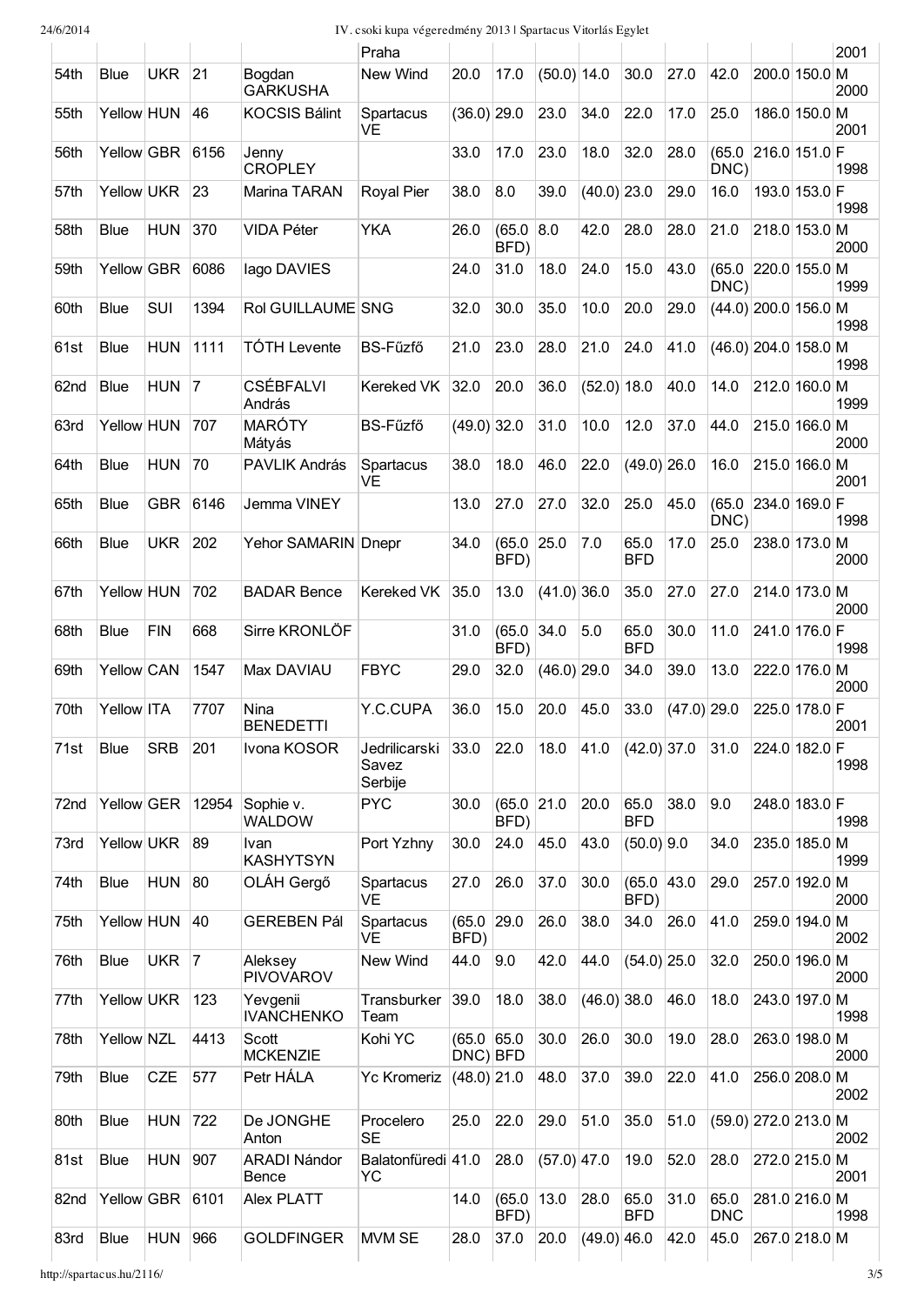## 24/6/2014 IV. csoki kupa végeredmény 2013 | Spartacus Vitorlás Foylet

|            |                  |            |      |                                 | IV. CSONI NUPA VC ECICULIICHY ZO ID I SPAI tACHS VIIOI IAS LEVICI |                    |                        |               |               |                    |                    |                    |               |              |
|------------|------------------|------------|------|---------------------------------|-------------------------------------------------------------------|--------------------|------------------------|---------------|---------------|--------------------|--------------------|--------------------|---------------|--------------|
| 84th       | Yellow HUN       |            | 709  | Dárió<br><b>NAGY Botond</b>     | Kereked VK                                                        | 34.0               | (65.0   21.0           |               | 32.0          | 48.0               | 36.0               | 51.0               | 287.0 222.0 M | 2001         |
| 85th       | Yellow AUT       |            | 8888 | Andrea<br><b>ASCHAUER</b>       | <b>UYCNs</b>                                                      | 42.0               | BFD)<br>(65.0)<br>BFD) | 40.0          | 39.0          | 29.0               | 45.0               | 33.0               | 293.0 228.0 F | 2002<br>2003 |
| 86th       | Yellow HUN       |            | 727  | <b>HEVESI Panka</b>             | Procelero<br><b>SE</b>                                            | 40.0               | 30.0                   | 30.0          | 48.0          | 39.0               | $(49.0)$ 42.0      |                    | 278.0 229.0 F | 1998         |
| 87th       | Yellow AUT       |            | 1102 | Nikolaus CLODI                  | <b>SCT</b>                                                        | (65.0)<br>DNC) DNC | 65.0                   | 43.0          | 33.0          | 28.0               | 40.0               | 22.0               | 296.0 231.0 M | 2002         |
| 88th       | Yellow GBR       |            | 6148 | <b>Huw EDWARDS</b>              |                                                                   | 47.0               | (65.0   25.0<br>BFD)   |               | 29.0          | 31.0               | 34.0               | 65.0<br><b>DNC</b> | 296.0 231.0 M | 1999         |
| 89th       | <b>Blue</b>      | <b>ITA</b> | 8024 | Giulio<br><b>MICHELUS</b>       | Y.C.CUPA                                                          | 47.0               | (65.0   41.0<br>BFD)   |               | 54.0          | 47.0               | 16.0               | 34.0               | 304.0 239.0 M | 2000         |
| 90th       | <b>Blue</b>      | <b>HUN</b> | 2003 | NOVÁK Dorka                     | BS-Fűzfő                                                          | 45.0               | 35.0                   | 38.0          | 42.0          | 44.0               | $(47.0)$ 35.0      |                    | 286.0 239.0 F | 2003         |
| 91st       | Blue             | <b>CZE</b> | 432  | Martin KMENTA                   | <b>YC Brno</b>                                                    | 49.0               | 23.0                   | $(52.0)$ 41.0 |               | 26.0               | 50.0               | 51.0               | 292.0 240.0 M | 1999         |
| 92nd       | Yellow HUN       |            | 377  | <b>MÖHRING</b><br>Christoph     | <b>YKA</b>                                                        | 46.0               | (65.0   53.0)<br>BFD)  |               | 43.0          | 31.0               | 33.0               | 36.0               | 307.0 242.0 M | 2001         |
| 93rd       | Blue             | <b>HUN</b> | 964  | RÁC Karina                      | <b>MVM SE</b>                                                     | 35.0               | 36.0                   | 49.0          | 47.0          | 43.0               | $(53.0)$ 33.0      |                    | 296.0 243.0 F | 2000         |
| 94th       | <b>Blue</b>      | <b>GBR</b> | 6201 | <b>Will HALL</b>                |                                                                   | (65.0)<br>BFD)     | 65.0<br><b>BFD</b>     | 9.0           | 8.0           | 65.0<br><b>BFD</b> | 44.0               | 65.0<br><b>DNC</b> | 321.0 256.0 M | 2000         |
| 95th       | Yellow UKR       |            | 1818 | Semen<br><b>OSTAPENKO</b>       | Dnepr                                                             | 42.0               | (65.0   50.0<br>BFD)   |               | 39.0          | 45.0               | 44.0               | 37.0               | 322.0 257.0 M | 2000         |
| 96th       | <b>Blue</b>      | <b>ITA</b> | 8307 | Alessandro<br><b>DELUISA</b>    | Y.C.CUPA                                                          | 39.0               | (65.0)<br>BFD)         | 33.0          | 50.0          | 65.0<br><b>BFD</b> | 33.0               | 40.0               | 325.0 260.0 M | 2002         |
| 97th       | <b>Blue</b>      | <b>UKR</b> | 14   | Vitalina<br><b>SINCHURENKO</b>  | New Wind                                                          | $(54.0)$ 34.0      |                        | 53.0          | 45.0          | 52.0               | 34.0               | 50.0               | 322.0 268.0 F | 2001         |
| 98th       | <b>Blue</b>      | <b>HUN</b> | 723  | <b>Ifi VALDE</b><br>Christopher | Procelero<br>SE                                                   | 48.0               | (65.0)<br>BFD)         | 49.0          | 46.0          | 27.0               | 39.0               | 61.0               | 335.0 270.0 M | 2002         |
| 99th       | <b>Blue</b>      | <b>SRB</b> | 304  | Marko<br><b>PETROVIC</b>        | Jedrilicarski<br>Savez<br>Serbije                                 | 54.0               | 35.0                   | $(59.0)$ 51.0 |               | 40.0               | 56.0               | 36.0               | 331.0 272.0 M | 2001         |
|            | 100th Yellow SRB |            | 503  | Stela<br><b>BULJOVCIC</b>       | Jedrilicarski<br>Savez<br>Serbije                                 | 50.0               | (65.0   29.0<br>BFD)   |               | 44.0          | 65.0<br>BFD        | 51.0               | 35.0               | 339.0 274.0 F | 1998         |
| 101st Blue |                  | <b>HUN</b> | 704  | IZSÁK Botond                    | Kereked VK                                                        | 37.0               | (65.0   54.0<br>BFD)   |               | 57.0          | 36.0               | 55.0               | 38.0               | 342.0 277.0 M | 2002         |
|            | 102nd Yellow SRB |            | 129  | <b>Vuk SIMIC</b>                | Jedrilicarski<br>Savez<br>Serbije                                 | 50.0               | 27.0                   | 54.0          | 53.0          | $(59.0)$ 50.0      |                    | 45.0               | 338.0 279.0 M | 2000         |
| 103rd Blue |                  | <b>SRB</b> | 202  | Lena PULETIC                    | Jedrilicarski<br>Savez<br>Serbije                                 | 53.0               | (65.0   52.0<br>BFD)   |               | 40.0          | 51.0               | 46.0               | 39.0               | 346.0 281.0 F | 1999         |
| 104th Blue |                  | <b>HUN</b> | 900  | NÉMETH<br>Konrád                | Balatonfüredi 46.0<br>YC                                          |                    | (65.0   47.0<br>BFD)   |               | 54.0          | 32.0               | 49.0               | 54.0               | 347.0 282.0 M | 2001         |
| 105th      | Yellow HUN       |            | 57   | FUTÓ Vilmos                     | Spartacus<br>VE                                                   | $(56.0)$ 33.0      |                        | 51.0          | 56.0          | 41.0               | 56.0               | 48.0               | 341.0 285.0 M | 2002         |
| 106th Blue |                  | <b>HUN</b> | 90   | <b>FORMANEK</b><br>Liza         | Spartacus<br>VE                                                   | 43.0               | 19.0                   | 51.0          | 58.0          | (65.0)<br>BFD)     | 60.0               | 57.0               | 353.0 288.0 F | 1998         |
|            | 107th Yellow SRB |            | 549  | Nadja STANIKIC                  | Jedrilicarski<br>Savez<br>Serbije                                 | (65.0   65.0       | DNC) DNC               | 47.0          | 52.0          | 44.0               | 42.0               | 39.0               | 354.0 289.0 F | 2000         |
|            | 108th Yellow HUN |            | 172  | <b>ARGAY Bence</b>              | Spartacus<br>VE                                                   | 52.0               | 39.0                   | 48.0          | $(60.0)$ 46.0 |                    | 55.0               | 50.0               | 350.0 290.0 M | 2003         |
|            | 109th Yellow HUN |            | 904  | NÉMETH<br>Boldizsár             | Balatonfüredi 56.0<br>YC                                          |                    | (65.0   58.0<br>BFD)   |               | 49.0          | 37.0               | 53.0               | 38.0               | 356.0 291.0 M | 2002         |
|            | 110th Yellow HUN |            | 720  | PAPP Dániel                     | Procelero<br><b>SE</b>                                            | 44.0               | (65.0   31.0<br>BFD)   |               | 48.0          | 40.0               | 65.0<br><b>DNC</b> | 65.0<br><b>DNC</b> | 358.0 293.0 M | 2001         |
|            | 111th Yellow HUN |            | 55   | KALMÁR Luca                     | Spartacus<br>VE                                                   | 51.0               | 36.0                   | 60.0          | $(62.0)$ 42.0 |                    | 57.0               | 47.0               | 355.0 293.0 F | 1999         |
|            |                  |            |      |                                 |                                                                   |                    |                        |               |               |                    |                    |                    |               |              |